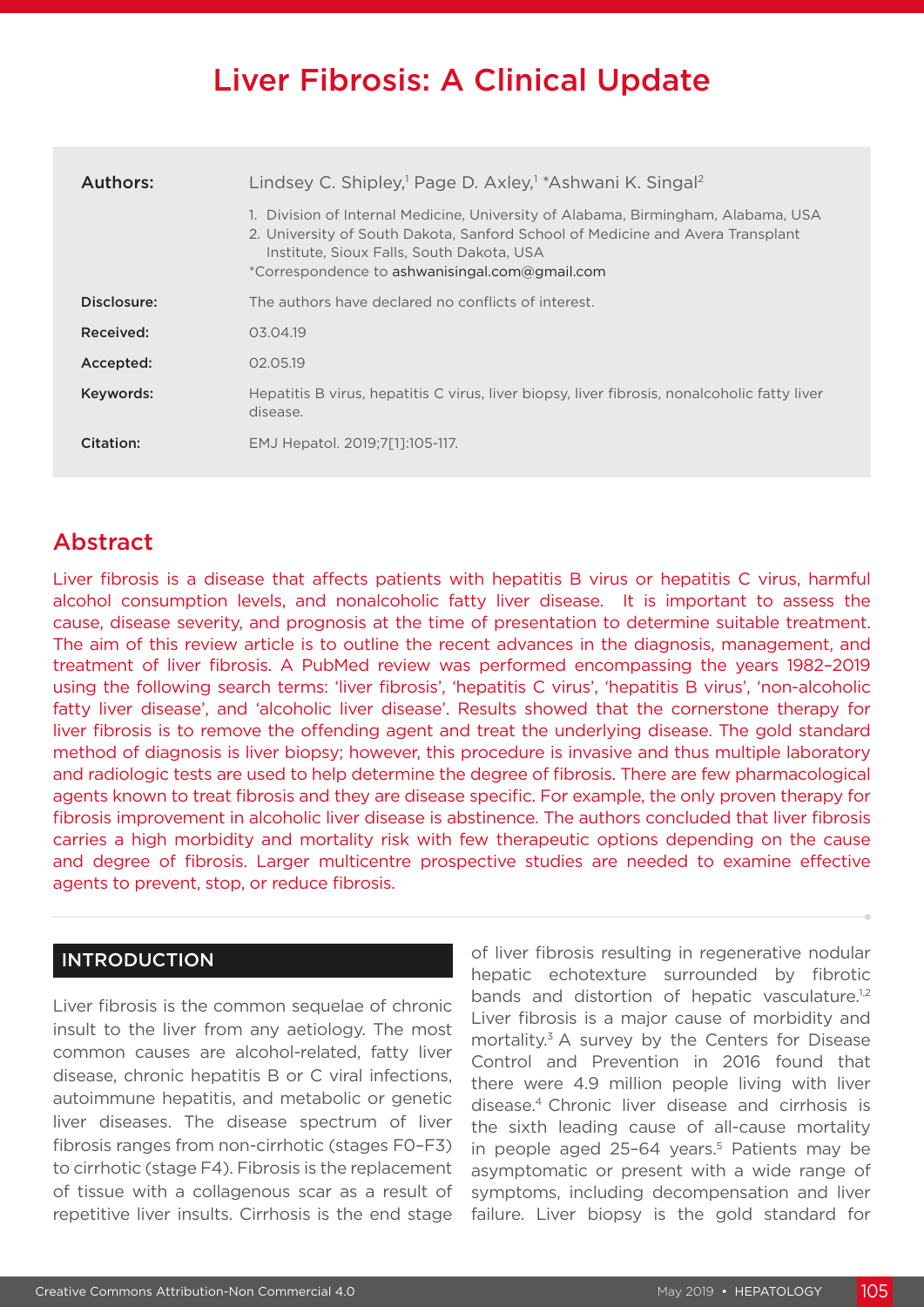diagnosis; however, many recent advances in biomarkers and imaging are being used as noninvasive methods of diagnosis.<sup>6</sup> Rates of fibrosis differ depending on the type of insult, age, and sex.7 Liver fibrosis was previously thought to be a unidirectional process, but many clinical studies have shown that it is a dynamic process with potential for reversibility. The goal of current and future therapies for any chronic liver disease is to prevent, reduce, and reverse the progression of fibrosis to cirrhosis with its complications and the need for liver transplantation.<sup>8,9</sup> This review will discuss the current and future advances in the diagnosis, management, and treatment of liver fibrosis.

#### CLINICAL PRESENTATION

Liver fibrosis often goes unrecognised unless the patient manifests symptoms from complications of cirrhosis. When a patient presents with liver disease, it is important to exclude or confirm cirrhosis, especially when the presentation is with incidental findings of elevated serum aminotransferases, unexplained thrombocytopenia, or abnormal liver imaging. Risk factors for developing liver fibrosis include metabolic syndrome, heavy alcohol consumption, exposure to hepatotoxic substances, and the use of hepatotoxic medications.<sup>10</sup> Thus, a careful clinical history and index of suspicion is important to identify the disease early. Physical exam findings that assist with diagnosis include jaundice, spider angioma,<sup>11</sup> a nodular liver on palpation,<sup>10</sup> splenomegaly, ascites,<sup>12</sup> caput medusae, palmar erythema, gynecomastia,<sup>13</sup> asterixis,<sup>2</sup> and Type 2 diabetes.<sup>14</sup> However, many patients are without physical findings and advanced fibrosis is diagnosed by abnormalities on haematological, biochemical, endoscopic, or radiologic evaluation.2,15

# PATHOPHYSIOLOGY

Fibrosis is a wound-healing process that becomes dysregulated when repeated insults result in pathologic, chronic fibrinogenesis.16 The common aetiologic agents for chronic repetitive liver damage are harmful alcohol consumption, metabolic syndrome and diabetes, viral infections with hepatitis C virus (HCV) or hepatitis B virus (HBV), toxins and drugs, and autoimmune or

metabolic diseases.17,18 All liver cell lines undergo alterations in phenotype due to changes in the microenvironment in the space of Disse.19 The hepatic stellate cell (HSC) is the major driver of hepatic fibrosis followed by portal fibroblasts and bone-marrow derived fibrocytes. Extracellular signals from the innate and adaptive immune systems, such as Kupffer cells, macrophages, natural killer cells, T cells, and B cells, modulate HSC activation, also known as the initiation phase.<sup>18,20</sup> In early liver injury, endothelial cells produce a variant of fibronectin that also stimulates HSC activation.19 Hepatocytes stimulate activation through lipid peroxidases leading to oxidative stress, and Kupffer cells stimulate matrix synthesis, cell proliferation, and the release of retinoids by stellate cells.<sup>19</sup> HSC release chemokines and cytokines that recruit and activate inflammatory immune cells, contributing to the perpetuation phase of fibrogenesis. In this phase, the HSC proliferate and lead to contractility, fibrogenesis, chemotaxis, matrix degradation, retinoid loss, and cytokine release.18,19 Stellate cell mitogens, such as platelet derived growth factor, endothelin-1, thrombin, fibroblast growth factor, and insulin-like growth factor lead to proliferation. Endothelin-1, along with arginine vasopressin, adrenomedullin, and eicosanoids, activate HSC to increase portal pressures and resistance by constricting sinusoids and contracting the liver. Transforming growth factor B1 is the primary fibrinogenic factor and is upregulated by the transcription factors Sp1 and Zf9. Other factors involved in fibrinogenesis include TNF, lipid peroxides, and acetaldehyde.<sup>19</sup> The extracellular matrix, which is made up of molecules such as collagens, glycoproteins, proteoglycans, and glycosaminoglycans, further promotes HSC activation. When the liver becomes fibrotic, the interstitial collagen increases 3–8-fold, a concept known as 'capillarisation' that causes destruction of hepatocyte microvilli and endothelial fenestrations.19 As a result, the transport of important solutes to hepatocytes is impaired, leading to hepatic dysfunction.<sup>21</sup> Stellate cells are a known source of matrix metalloproteinase-2. Matrix metalloproteinases have been identified as responsive for extracellular matrix remodelling; however, their regulators have not been identified.19 HSC activation and proliferation can be inhibited and even reversed. Mechanisms of reversal involve apoptosis, immune elimination,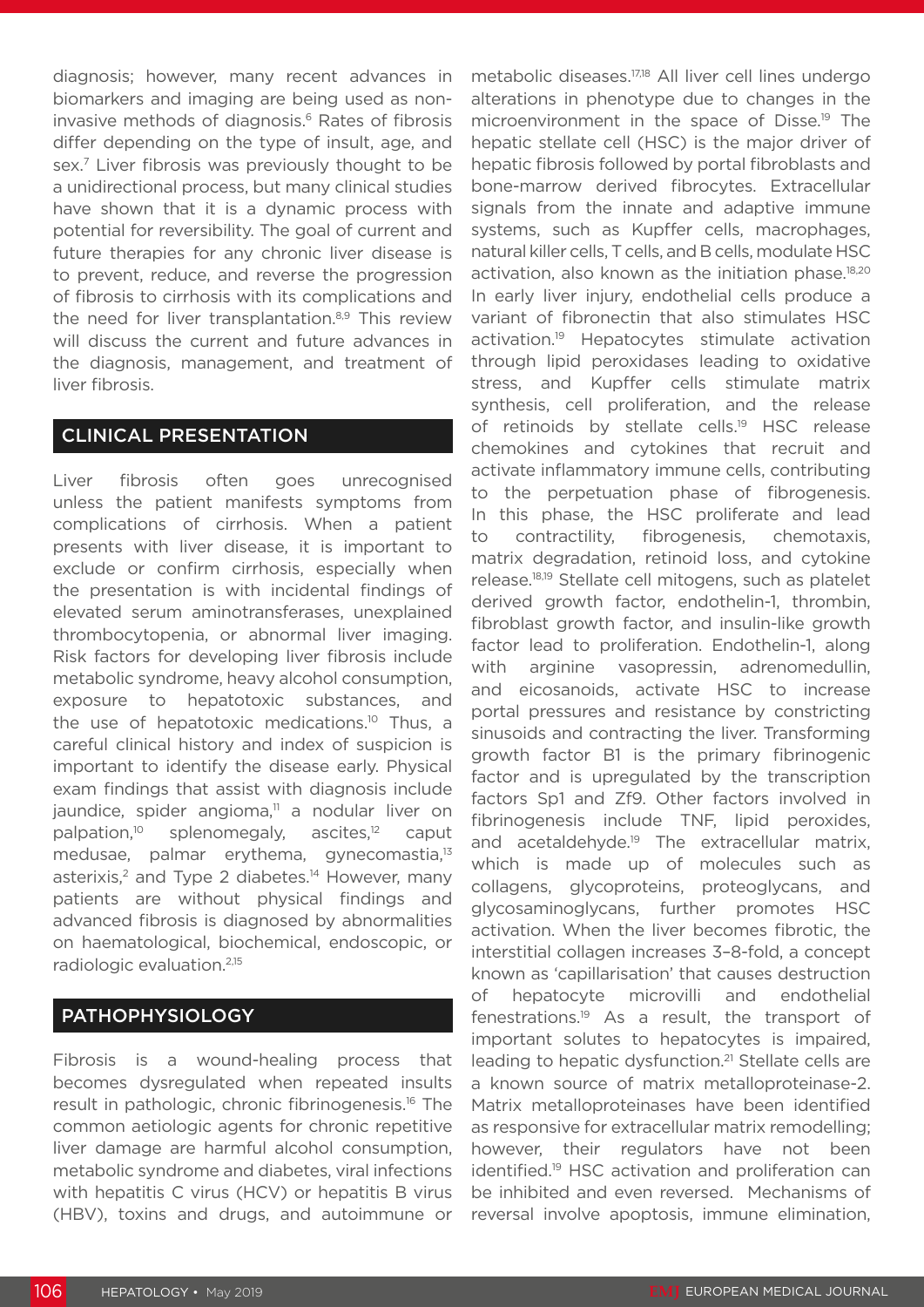senescence, and reversion to an inactivated state.<sup>20,22</sup> These pathways are promising targets for novel therapeutic agents.

#### **DIAGNOSIS**

Diagnosing and assessing the degree of liver fibrosis is important in predicting liver-related morbidity and mortality and the emergence of complications of portal hypertension.<sup>23</sup> Histologic scoring systems have been developed to grade (degree of inflammation that reflects ongoing liver disease injury) and stage (amount of current fibrosis) the extent of hepatic disease. The major determinants of inflammatory activity are lymphocytic piecemeal necrosis, lobular necroinflammation, and portal inflammation, which are graded 0–4 in most classification systems. The degree of fibrosis is based on the expansion of fibrotic areas between portal tracts. Stages of fibrosis can range from 0–4 or 0–6 depending on which staging system is used. There are multiple validated scoring systems, including Scheuer/Batts–Ludwig/Tsui which grades on a scale of 0–4; METAVIR, on a scale of  $0-4$ ; and Ishak et al.,  $24$  on a scale of  $0-6$  (Table 1). There are invasive and non-invasive methods of staging for liver fibrosis (Table 2). Combination testing may be a more effective prognostic tool when compared to any individual noninvasive method. In one study, the aspartate aminotransferase (AST)-to-platelet ratio index (APRI), in combination with ultrasound, had a positive predictive value of 80%.27,28

#### Liver Biopsy

Liver biopsy for diagnosis of cirrhosis is needed when the diagnosis is uncertain based on clinical or biochemical and radiological assessment.<sup>10,27</sup>

|                         | *Bonder-Afdahl <sup>25</sup>   | *Tapper-Castera-Afdahl <sup>26</sup> |  |
|-------------------------|--------------------------------|--------------------------------------|--|
| <b>HBV</b>              | $FO-F1 \leq 6.0$               | Significant fibrosis > 9.0           |  |
|                         | F2 > 6.0                       |                                      |  |
|                         | $F3 \ge 9.0$                   | Cirrhosis $\geq$ 11.7                |  |
|                         | $F4 \ge 12.0$                  |                                      |  |
|                         | FO-F1 $\leq$ 7.0 ( $\leq$ 7.0) | Significant fibrosis ≥7.3            |  |
| HCV (HCV and HIV)       | $F2 > 7.0$ ( $\leq 10.0$ )     |                                      |  |
|                         | $F3 \ge 9.5$ ( $\ge 11.0$ )    | Cirrhosis $\geq$ 12.5                |  |
|                         | $F4 \ge 12.0$ ( $\ge 14.0$ )   |                                      |  |
|                         | $FO-F1 \le 7.0$                |                                      |  |
| NAFLD/NASH              | $F2 \ge 7.5$                   | Cirrhosis $\geq 10.3$                |  |
|                         | F3 <10.0                       |                                      |  |
|                         | $F4 \ge 14.0$                  |                                      |  |
| Alcoholic liver disease | Abstinent                      | Cirrhosis $\geq$ 12.5                |  |
|                         | Drinking                       | Cirrhosis > 22.7                     |  |
|                         | $FO-F1 \le 7.0$                |                                      |  |
| Cholestatic             | $F2 \ge 7.5$                   |                                      |  |
|                         | $F3 \ge 10.0$                  | Cirrhosis $\geq$ 17.9                |  |
|                         | $F4 \ge 17.0$                  |                                      |  |

Table 1: Fibroscan evidence-based cut-off references.

\*Bonder–Afdahl and Tapper–Castera–Afdahl are names of studies validating different techniques for measuring degree of fibrosis when using Fibroscan.

HBV: hepatitis B virus; HCV: hepatitis C virus; NAFLD: nonalcoholic fatty liver disease; NASH: nonalcoholic fatty steatohepatitis.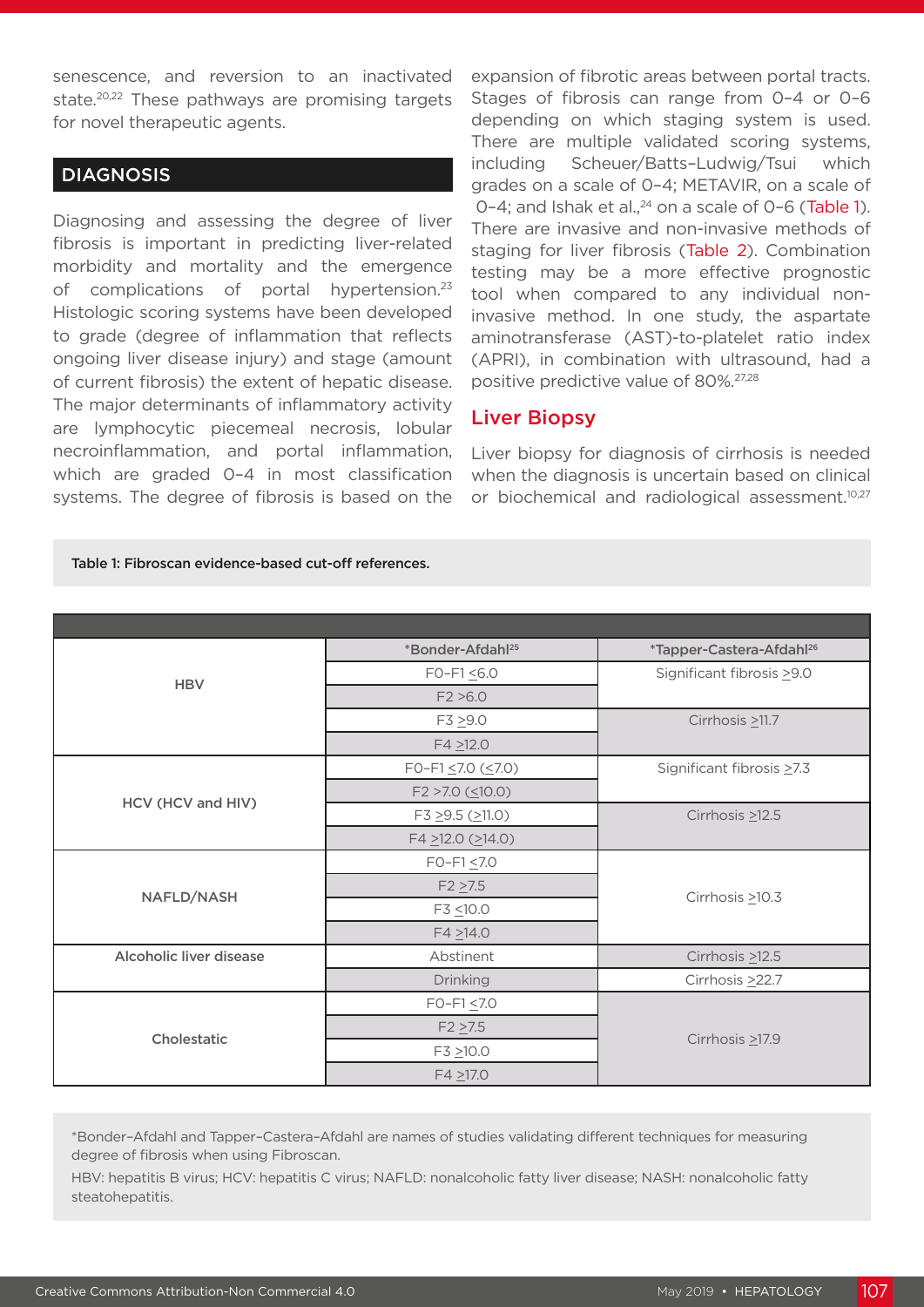|                        | <b>Pros</b>                                                                                    | Cons                                                                                         |  |  |
|------------------------|------------------------------------------------------------------------------------------------|----------------------------------------------------------------------------------------------|--|--|
| Liver biopsy           | Most accurate diagnosis.                                                                       | Invasive; intra-observer variability.                                                        |  |  |
| <b>Scoring Systems</b> |                                                                                                |                                                                                              |  |  |
| ARR, APRI, Fib-4, UIC  | Uses standard laboratory tests.                                                                | Cannot discriminate the intermediate<br>stages of fibrosis.                                  |  |  |
| <b>FibroTest</b>       | Uses software algorithm and adjusts<br>for age and sex with applicability of<br>99%.           | Does not detect significant fibrosis or<br>cirrhosis; need to combine with other<br>methods. |  |  |
| Hepascore              | sex and age.                                                                                   | Computer-based score adjusted for   Not useful in NAFLD or those co-<br>infected with HIV.   |  |  |
| Fibrospect-II          | Computer generated.                                                                            | Overestimates in African Americans<br>and HCV.                                               |  |  |
| Imaging                |                                                                                                |                                                                                              |  |  |
| Fibroscan              | Accurate and reproducible.                                                                     | Limited<br>obesity<br>acute<br>in.<br>and<br>inflammatory flares.                            |  |  |
| <b>ARIF</b>            | Only requires standard equipment.                                                              | Operator dependent.                                                                          |  |  |
| <b>SWE</b>             | Higher accuracy than TE or ARIF.                                                               | Operator dependent.                                                                          |  |  |
| MRE/MRI                | More sensitive and specific than most<br>other non-invasive tests, less operator<br>dependent. | Time-consuming and costly.                                                                   |  |  |

APRI: aspartate aminotransferase-to-platelet ratio index; ARIF: acoustic radiation force impulse; ARR: alanine aminotransferase ratio; Fib-4: fibrosis-4; HCV: hepatitis C virus; MRE: magnetic resonance enterography; NAFLD: nonalcoholic fatty liver disease; SWE: shear wave elastography; TE: transient elastography; UIC: Universal Index for **Cirrhosis** 

In patients diagnosed with cirrhosis, the liver biopsy is sometimes performed for underlying aetiology of the disease, especially to rule out treatable diseases, such as autoimmune hepatitis. Biopsy can be obtained through a transthoracic, subcostal, or transvenous approach and can assist with diagnosis, prognosis, and management, particularly in those with atypical features or co-existing disorders.23 In a recent prospective study of 176 patients, liver biopsy changed the diagnosis in 55 (31.2%) patients.<sup>29</sup> However, there are risks associated with liver biopsy. In a retrospective study by Chi et al.<sup>30</sup> there was a 6.00% rate of overall complications, most frequently pain followed by excessive bleeding with an overall risk of death of 0.03%. Absolute contraindications include an uncooperative patient, severe coagulopathy, infection of the hepatic bed, and extrahepatic biliary obstruction. Relative contraindications include ascites, morbid obesity, possible vascular lesion, amyloidosis, and hydatid disease.<sup>29</sup>

# Non-Invasive Measures of Fibrosis

Given the invasiveness and potential for complications with liver biopsy, non-invasive methods to assess the stage of hepatic fibrosis are increasingly being used in clinical practice. The most common modalities include elastography using ultrasound and magnetic resonance technology, as well as measurement of serum biomarkers. Transient elastography (TE), or Fibroscan (Table 1), is an accurate and reproducible method to detect liver fibrosis using ultrasound that can be performed in the outpatient setting. It is also a successful predictor of fibrosis complications such as portal hypertension and hepatocellular carcinoma  $(HCC).<sup>31</sup>$  The transducer propagates vibrations of low amplitude (50 Hz) to the liver, and the velocity of this propagation is used to determine tissue stiffness. However, the accuracy of TE is limited in obese patients.<sup>32</sup> The sensitivity and specificity for the diagnosis of significant fibrosis, advanced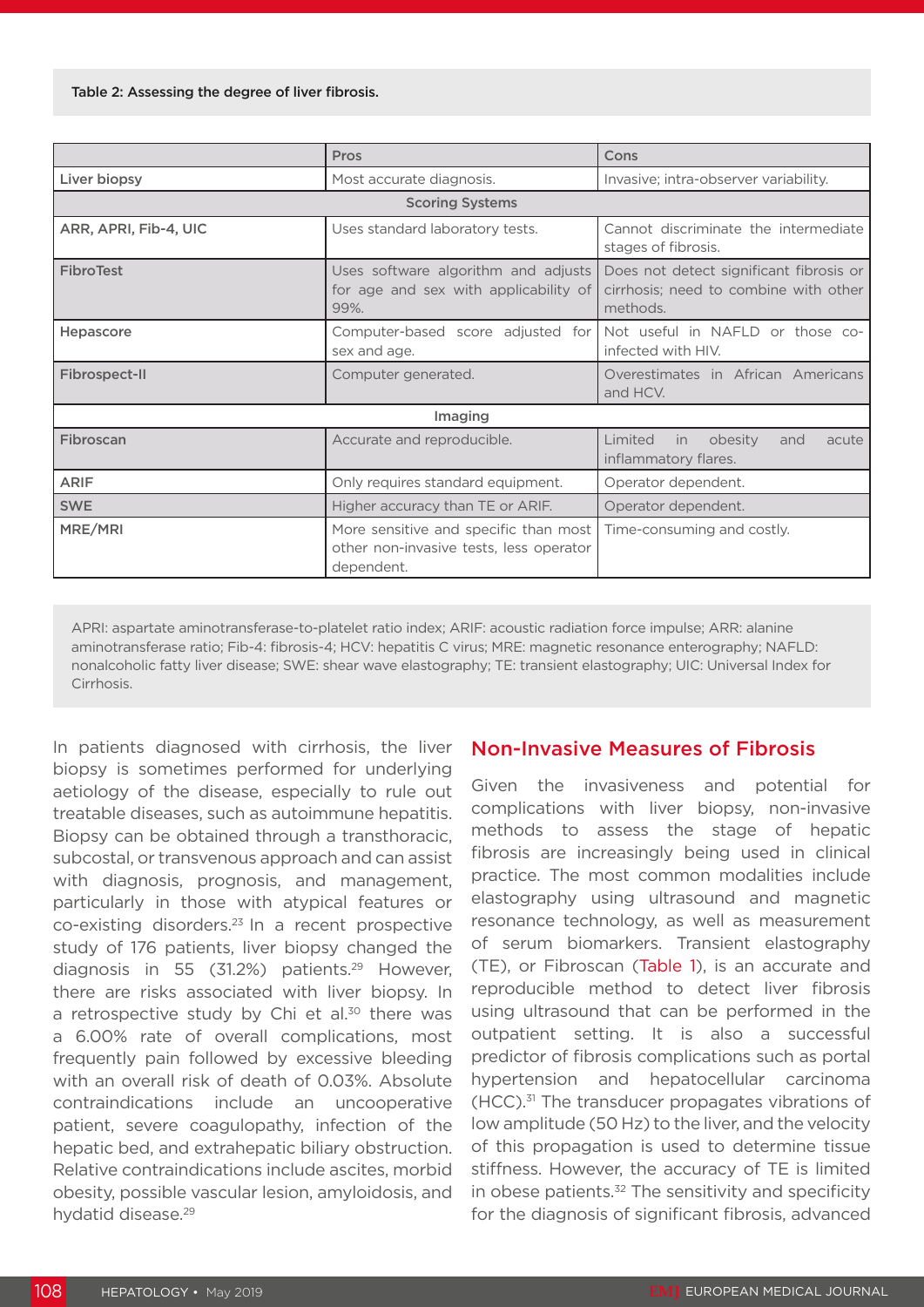fibrosis, and cirrhosis in chronic hepatitis B is 71.6% and 81.6%, 79% and 84.6%, and 80% and 86.6%, respectively, with an overall sensitivity and specificity of 83% and 89%<sup>33,34</sup> (Table 1). TE in HCV has an area under the curve of receiver operating characteristic (AUROC) from 0.77– 0.90, with a cut-off value of 6.20–8.70 kPa for assessment of significant fibrosis (F≥2); HBV, AUROC, 0.81–0.95; cut off value, 6.30–7.90 kPa; primary biliary cirrhosis (PBC), primary sclerosing cholangitis, and Wilson's disease, AUROC range is 0.81-0.95 for significant fibrosis. $35$  TE has also been validated in nonalcoholic fatty liver disease  $(NAFLD)^{36}$  and alcoholic liver disease  $(ALD)^{37}$ However, TE overestimates the degree of fibrosis in the setting of inflammatory activity. Thus, if a patient is in an acute flare, it is recommended to wait until alanine aminotransferase (ALT) levels have stabilised.<sup>35</sup>

Acoustic radiation force impulse (ARIF) of the liver is an additional ultrasonographic method to measure liver fibrosis, with a sensitivity and specificity of 84% and 92%, respectively, and only requires standard ultrasound equipment. However, it is operator dependent.<sup>34,38</sup>

2D-shear wave elastography (SWE) is a realtime technique that produces a colour-coded image from radiation generated by an amplitude modulated beam of focussed ultrasound.39 A recent meta-analysis proposed that SWE may be an equally helpful method for detecting liver fibrosis and may have higher accuracy than TE and ARIF at detecting fibrosis severity.<sup>39</sup> The pooled sensitivity and specificity for the varying stages of fibrosis are 85% and 81% for F2 or greater, 90% and 81% for F3 or greater, and 87% and 88% for F4 or greater.<sup>40</sup> However, this method is also operator dependent. As with ARIF, the operator has the potential to influence the findings based on where they place the region of interest, as opposed to TE where this variability in operator technique is not present.41

Magnetic resonance elastography is a contrast phase study that uses mechanical wave propagation to assess tissue stiffness and can also be used to assess portal hypertension and spleen stiffness simultaneously. The sensitivity in chronic hepatitis B in significant fibrosis, advance fibrosis, and cirrhosis were 92.8% and 93.7%, 89.6% and 93.2%, and 89.5% and 92%, respectively.33 Overall sensitivity and specificity

is 100% and 96%, respectively.<sup>34</sup> Although more sensitive and specific than the other non-invasive tests with less operator-variability, this method is more time-consuming and costly than the other imaging modalities.<sup>42</sup>

#### Serological Markers

These biomarkers for assessing fibrosis stage can be based on tests specifically used for this purpose or tests needed for standard of care.

#### Markers Based on Standard of Care Laboratory Parameters

Markers based on standard of care include many scoring systems, such as aminotransferase-to-ALT ratio (ARR),<sup>43</sup> APRI,<sup>44</sup> and fibrosis-4 (FIB-4).<sup>45</sup> One of the most commonly used formulas, APRI, is calculated using the patient's AST level, corrected for the upper limit of normal, and platelet count. When combining serum ferritin (SF) with the AAR, APRI, FIB-4, and Fibro-Q, SF plus APRI was the most reliable to predict cirrhosis.<sup>43</sup> On the other hand, the Universal Index for Cirrhosis (UIC) had the highest AUROC when compared to Fibro-Q, FIB4, APRI, and ARR, and can be used in all types of fibrosis.46 Fibro-mark was found to be a superior predictor of fibrosis over existing scores in those with chronic HCV.<sup>47</sup> The NAFLD fibrosis score uses routine demographic and laboratory variables, such as age, glucose level, BMI, platelet count, albumin, and AST/ALT to differentiate those with advanced fibrosis with an AUROC of 0.88 and 0.82.48 In addition, the BARD score is able to determine advanced fibrosis at stages F3 and F4, with a negative predictive value of 97%.49 While accurate in excluding or confirming significant fibrosis, these formulas often fail to discriminate the intermediate stages of fibrosis necessitating the use of other noninvasive methods.

#### Markers Requiring Special Tests Outside Standard of Care Laboratory Parameters

FibroTest is a clinically validated measure of fibrosis that analyses serum biomarkers (α2 macroglobulin, apolipoprotein A1, haptoglobin, gamma-glutamyl-transpeptidase, and total bilirubin) and uses a software algorithm to determine an individual score while adjusting for age and sex at a mean applicability rate of 99.03%.50 However, it is limited in detecting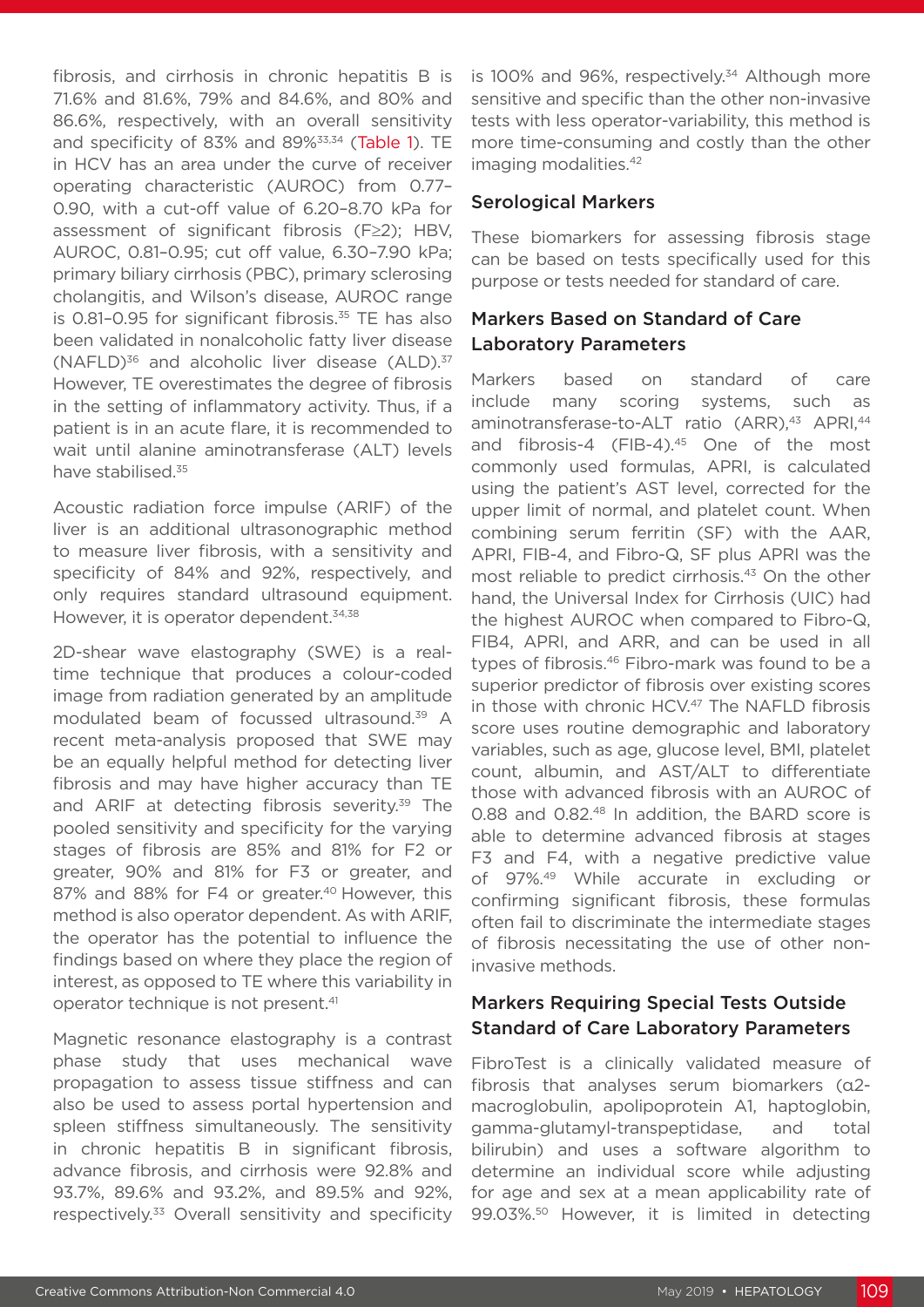significant fibrosis and cirrhosis and thus it is recommended to combine with other methods of diagnosis to improve accuracy.<sup>51</sup>

Hepascore is another computed-based fibrosis score adjusted for sex and age that analyses serum levels of total bilirubin, gamma-glutamyl transferase, α2-macroglobulin, and serum hyaluronic acid (HA). This test has been used as a primary screening method to determine the need for liver biopsy due to its ability to predict the level of fibrosis, particularly cirrhosis.<sup>52</sup> Hepascore has shown better diagnostic predictability in HCV, HBV, and ALD than for NAFLD and those co-infected with HIV.53

FIBROspect-II (FS-II) uses α-2 macroglobulin, HA, and tissue inhibitor metalloproteinase type 1 to estimate liver fibrosis.<sup>54</sup> However, FS-II may overestimate degree of fibrosis in African Americans with HCV.<sup>55</sup> In one study, HA was equally as effective at determining the stage of fibrosis in HCV as compared with the FS-II score and, thus, may be a more cost-effective alternative for screening.<sup>56</sup>

Enhanced liver fibrosis score uses procollagen III amino terminal peptide, HA, and tissue inhibitor of metalloproteinase I and can allow for the avoidance of liver biopsy in approximately 60% of patients.57

# MANAGEMENT (TABLE 3)

Table 3 summarises effective therapies for the reduction of liver fibrosis in patients with various diseases.

#### General Management

Preventive hepatology focusses on nutrition; promoting a healthy lifestyle, including exercise and abstinence from alcohol consumption; vaccinations; and screening for HCC. Malnutrition is a frequent complication in chronic liver disease and, along with obesity and sarcopenia, can lead to a worse prognosis.<sup>69</sup> Dietary interventions should be individualised and may focus on nutritional micronutrient replacement, adequate protein calorie intake of 1.2–1.5 g/kg daily, and low sodium consumption. Common micronutrient deficiencies include thiamine, B12, folic acid, retinol, vitamin K, vitamin D, zinc, selenium, and magnesium. Patients should consume 5–7 small meals per day to prevent consumption of too much protein in a single meal. Some may benefit from a late-night snack due to the evidence supporting improvement in sarcopenia and quality of life.70 In patients that are overweight, weight loss has been proven to not only improve ALT/AST and insulin resistance but also quality of life in ALD and HCV liver disease patients.<sup>71</sup>

|                             | Tenofovir alafenamide, tenofovir disoproxil fumarate with<br>adefovir dipivoxil <sup>58,59</sup> |
|-----------------------------|--------------------------------------------------------------------------------------------------|
| <b>HBV</b>                  | Entecavir <sup>60</sup>                                                                          |
|                             | Lamivudine <sup>61</sup>                                                                         |
| <b>HCV</b>                  | Interferon-derived therapy <sup>62</sup>                                                         |
|                             | Direct-acting anti-virals <sup>63</sup>                                                          |
| <b>NAFLD</b>                | Obeticholic acid <sup>64</sup>                                                                   |
|                             | Selonsertib <sup>65</sup>                                                                        |
| Alcoholic liver disease     | Abstinence from alcohol <sup>66</sup>                                                            |
| <b>Autoimmune hepatitis</b> | Corticosteroids and azathioprine <sup>67</sup>                                                   |
| Primary biliary cirrhosis   | Ursodiol <sup>68</sup>                                                                           |

Table 3: Therapy proven to aid in fibrosis regression.

HBV: hepatitis B virus; HCV: hepatitis C virus; NAFLD: nonalcoholic fatty liver disease.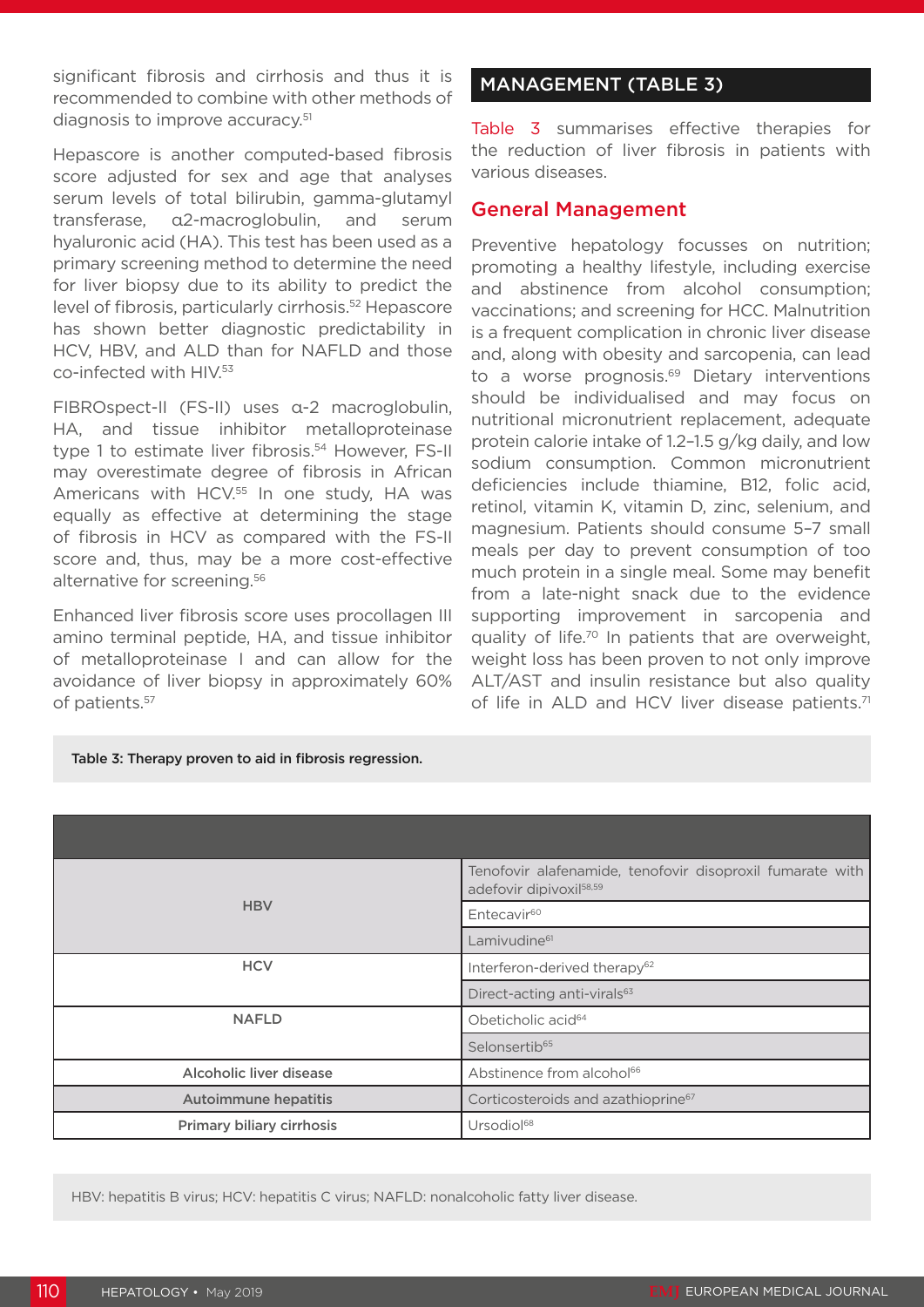Recommended vaccinations, other than those recommended for the general population, include hepatitis A and B and pneumococcal vaccinations, regardless of age.72 Screening for oesophageal varices begins once the diagnosis of cirrhosis is made.73 HCC screening is also typically performed once a patient has developed cirrhosis; however, there is increasing evidence to support the need for screening in those with earlier stages of fibrosis. In recent studies, the incidence of HCC in those without cirrhosis was found to be elevated in those with HBV, NAFLD, and metabolic syndrome.<sup>74,75</sup> However, those with F3 fibrosis have much lower cost-effectiveness for screening, as well as a decreased risk for development of liver disease complications and better survival than patients with cirrhosis (F4 fibrosis).<sup>76</sup> Portal hypertension is a complication of advanced liver fibrosis that can result in variceal bleeding and ascites. Once a patient develops cirrhosis, a variceal screening oesophagogastroduodenoscopy should be performed and repeated after 1–3 years, depending on findings.77

The most effective way to manage hepatic fibrosis is to eliminate the stimulus or harmful cause of hepatic damage, but this is not always feasible. No anti-fibrotic agents have been approved for human use that work effectively at eliminating or reducing fibrosis in the clinical setting. Due to the disease complexity, it is suspected that combination therapy may be needed to target two pathways to effectively treat fibrosis and cirrhosis.78 The current mainstay of treatment for liver fibrosis is to treat the underlying disease.<sup>8</sup>

# Hepatitis B Virus Infection

Long term suppression of chronic HBV can lead to regression of fibrosis and cirrhosis. Tenofovir disoproxil fumarate (TDF) is a prodrug of tenofovir and, when compared to adefovir dipivoxil as single therapy for chronic HBV, demonstrated a significantly greater number of complete responders at 48 weeks, defined as HBV DNA <400 copies/mL and histological improvement (reduction of ≥2 points in Knodell necroinflammatory score).79 In a study of patients randomised to TDF with adefovir dipivoxil, 87% had histological improvement and 51% had regression of fibrosis at Week 240 (p<0.0001). In addition, of the 96 patients with cirrhosis, 74% no longer had cirrhosis and only 3 of 252

patients progressed to cirrhosis at 5 years (p<0.0001).58 Both nucleoside-naïve patients who were treated with entecavir<sup>60</sup> and patients treated with lamivudine therapy<sup>61</sup> had significant histological improvement and regression of fibrosis or cirrhosis. Furthermore, anti-viral therapy significantly improves decompensated cirrhosis, as well as liver function and mortality rates.<sup>80</sup> Tenofovir alafenamide is a prodrug that was developed to allow more efficient delivery of the active metabolite than TDF and had greater reductions in FibroTest scores at 48 weeks (mean change 0.07 versus 0.04; p=0.007).59 It is important to continue HCC screening because HCC in serologically cured HBV can occur in those with pre-cirrhosis or cirrhosis.<sup>81</sup> However, those with F3 fibrosis have much lower costeffectiveness for screening as well as decreased risk for development of liver disease complications and better survival than patients with cirrhosis (F4 fibrosis).76

# Hepatitis C Virus Infection

Historically, HCV infection was treated with interferon and ribavirin. Interferon-derived therapy resulted in a 50% regression in cirrhosis in the 30% who achieved a sustained virologic response (SVR). However, in those with advanced cirrhosis, only 5% saw regression of their liver disease over a 10 year period.<sup>62</sup> Lower baseline stage of fibrosis, sustained viral response, age <40 years, BMI <27, and viral load <3.5 million copies per mL were independently associated with regression of fibrosis after treatment.<sup>82</sup>

The newer direct-acting antivirals (DAA) may eradicate HCV, but have not yet been proven to improve survival and complications.<sup>83</sup> In a prospective study of 70 patients, 48.6% had a >30% improvement in vibration-controlled TE.74 In another prospective study of 304 patients, TE was used to assess the degree of fibrosis after DAA therapy and showed that 65.1% achieved at least a 20% reduction in liver stiffness.<sup>84</sup> Another study of 260 patients on DAA showed a significant fibrosis regression in 40% with baseline advanced fibrosis versus mild fibrosis  $(52.3 \text{ versus } 22.5\%; p < 0.001).$ <sup>85</sup> Larger prospective trials are needed to further confirm these results. Furthermore, it is difficult to determine their effect on regression of fibrosis and cirrhosis because liver biopsy is not commonly used. TE may overestimate the degree of regression of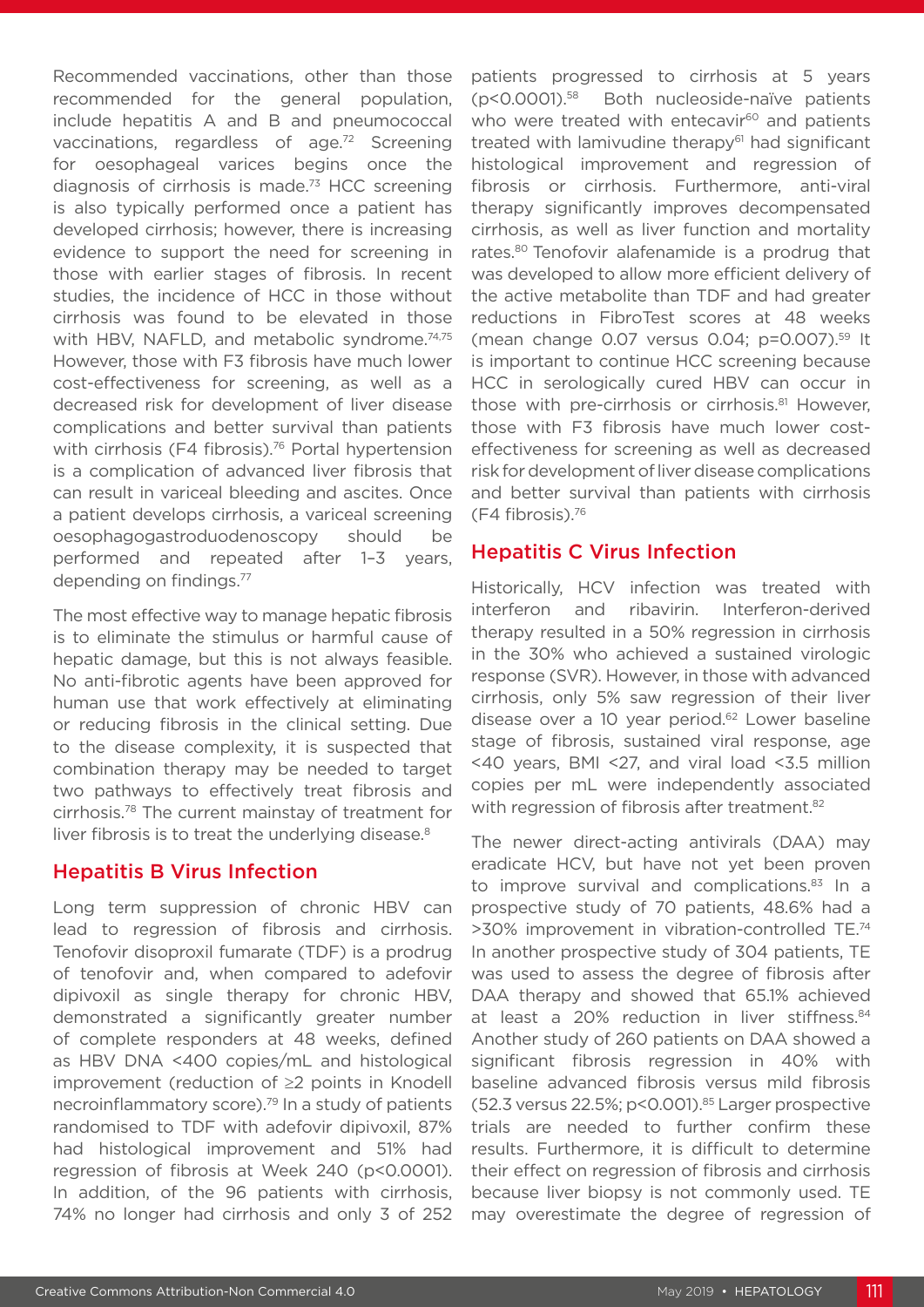disease and is thought to falsely show lower fibrosis staging due to decreased inflammation once the virus is cleared.63,86 Data matching TE and liver biopsy after SVR is lacking and it is unclear how long a patient will need monitoring after SVR. As with HBV clearance, those with HCV clearance will also need follow-up for HCC.<sup>87</sup> Some patients with HCV were even seen to have an unexpected high recurrence rate of HCC at 27–29% after treatment with ablation or radiation. This study suggests this population receiving DAA may need closer screening.<sup>88</sup> However, in the age of DAA, a reduction of 30-50% was seen in those with HCV requiring wait-listing and subsequently liver transplant, indicating a tremendous success with these medications. Furthermore, there are approximately 600 donor livers each year now being allocated to other forms of chronic liver disease.<sup>89,90</sup>

# Nonalcoholic Fatty Liver Disease

The only proven treatment for NAFLD is lifestyle modification, including control of the components of metabolic syndrome. Thus, therapy is directed at controlling risk factors such as insulin resistance, decreasing delivery of fatty acids to the liver, and the use of hepatoprotective medications.91 Weight loss improves histologic features of NAFLD, particularly nonalcoholic fatty steatohepatitis (NASH). The highest rate of their reduction is seen in those who lose >10% of bodyweight, with 90% resolution of NASH and 45% regression of fibrosis.<sup>92</sup> In a recent study, a text messaging approach encouraging a healthy lifestyle improved weight loss and hepatic function tests in patients with NAFLD.92,93 In another study, some patients with only 3.0–4.9% weight loss achieved remission of NAFLD at 12 months.94 Previously, NASH was thought to increase the risk of adverse outcomes, but, in a randomised retrospective study of 646 biopsy-proven patients with NAFLD, the stage of fibrosis rather than NASH was determined to predict adverse related events.95 Furthermore, it is suggested that fibrosis stage should be part of predicting all-cause mortality secondary to cardiovascular disease and development of chronic kidney disease.<sup>96,97</sup>

There is currently no U.S. Food and Drug Administration (FDA) approved medication for the treatment of NAFLD or NASH, but multiple trials are underway. A meta-analysis of thiazolidinediones in the treatment of NASH showed significant histological improvement in ballooning degeneration, lobular inflammation, and steatosis, although this is at the expense of significant weight gain.<sup>98</sup> A Bayesian network meta-analysis found that thiazolidinediones, vitamin E, pentoxifylline, and obeticholic acid (OCA) improve ballooning degeneration, lobular inflammation, and steatosis, while only pentoxifylline and OCA improve fibrosis.<sup>64</sup> A Phase III, randomised, double-blind, placebocontrolled trial (REGENERATE)<sup>99</sup> is being conducted to assess the benefits of OCA in patients with NASH and advanced fibrosis. In the Phase IIb FLINT trial,<sup>100</sup> OCA demonstrated superiority over placebo based on an intentionto-treat (p=0.0002) in addition to improving liver fibrosis (p=0.004) in NASH and was well tolerated.65 AURORA is a Phase III, randomised, double-blind, placebo-controlled study on cenicriviroc for the treatment of liver fibrosis for those with NASH.<sup>101</sup> RESOLVE-IT is a Phase III multicentre study looking at the effects of elafibranor in patients with NASH and fibrosis.<sup>102</sup> Selonsertib was studied in a Phase II trial<sup>103</sup> with NASH patients and was determined to be superior to placebo in improvement of one stage of fibrosis or greater, and improved fibrosis without worsening NASH.65 STELLAR 3104 and STELLAR 4105 are Phase III studies examining selonsertib in those with NASH F3 and compensated F4 fibrosis, respectively. ATLAS<sup>106</sup> is a Phase II study examining selonsertib, firsocostat, and cilofexor, both individually and in combinations, in patients with bridging fibrosis or NASH; the results of this study have thus far been promising, with minimal side effects and a reduction of 30% measured hepatic fat based upon MRI.

# Alcoholic Liver Disease

The mainstay of treatment for ALD is a reduction in alcohol use.<sup>66</sup> Abstinence can lead to total resolution of hepatic steatosis with the most benefits seen in patients with jaundice or ascites. Abstainers' probability of survival was found to be 87% compared to 55% in persistent drinkers.<sup>107</sup> A recent study suggested in those with NAFLD, even moderate alcohol consumption (10.0– 29.9 g per day for men and 10.0–19.9 g per day for women) can result in worsening fibrosis.<sup>108</sup> Corticosteroids have been studied in both ALD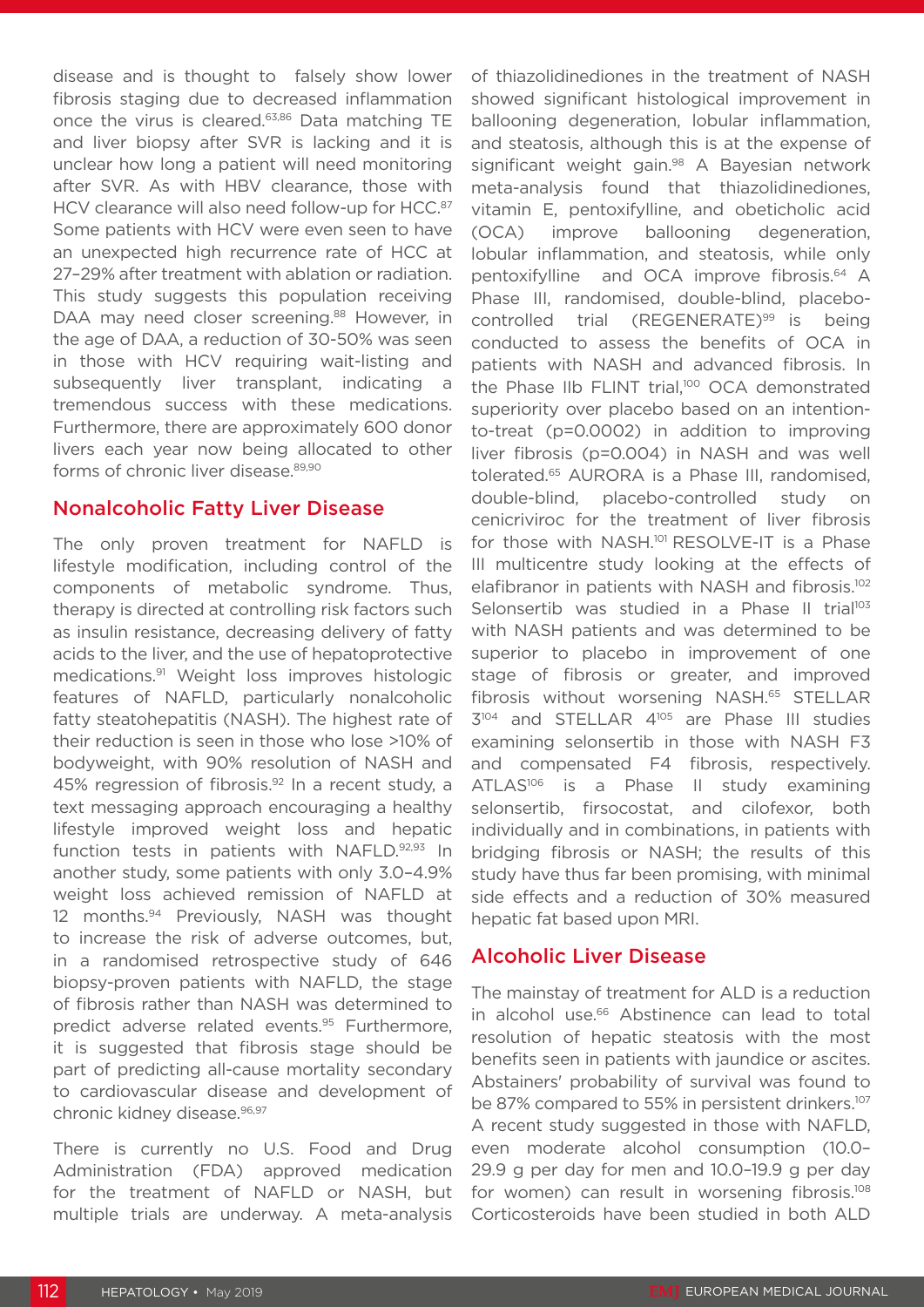and alcoholic hepatitis (AH), although results are variable. Prednisolone studied in the STOPAH trial did not show a mortality benefit at 90 days or at 1 year in patients with severe AH.<sup>109</sup> However, the American Association for the Study of Liver Diseases (AASLD) and the American College of Gastroenterology (ACG) recommend a trial of steroids in patients with severe AH because of the trend for 28-day mortality benefit among STOPAH participants in the prednisolone therapy arm.66,110 Oxidative stress is an important component in the pathology of ALD; however, antioxidants like s-adenosyl-Lmethionine, vitamin E, and silymarin have failed to show efficacy in the treatment of ALD.<sup>111</sup>

A Phase II study of livercellgram,<sup>112</sup> a stem cell therapy, is being conducted in patients with ALD. Many ongoing clinical trials for ALD are focussed on targeting the gut–liver axis (probiotics, antibiotics, zinc), inflammation and oxidative stress (anakinra, extracorporeal cellular therapy, ASK-1 inhibitor selonsertib, and metadoxine), and regenerative agents (G-CSF and IL-22).110,113-120 There is a growing interest in investigating the use of probiotics in ALD due to its close association with gut microbial alterations; however, the precise mechanism needs further investigation.121 A current Phase II trial<sup>122</sup> is investigating rifaximin in ALD. The remainder of clinical trials focus on AH. Selonsertib (ASK-1 inhibitor) has completed a Phase II trial<sup>123</sup> with prednisolone versus selonsertib alone in those with AH and data is currently pending. Metadoxine showed improvement in 3 and 6-month mortality in those with severe AH, aided with alcohol abstinence.<sup>124</sup> A Phase IV trial<sup>125</sup> is underway investigating the efficacy of G-CSF in patients with severe AH. IL-22 is overexpressed in liver regeneration and repair, and a current Phase II trial<sup>126</sup> is underway evaluating the use of IL-22 in AH.

# Autoimmune Hepatitis

Corticosteroids and anti-inflammatory agents are the mainstay of treatment for autoimmune hepatitis. In those with mild disease, a low dose of prednisone may be used, such as 30 mg daily. In those with more severe hepatitis, the recommendation is to begin with a higher dose of 60 mg prednisone daily. If patients are at increased risk of side effects (brittle diabetes, post-menopausal women, hypertension, emotional liability, obesity, or osteoporosis), a

low dose of prednisone (30 mg daily) combined with azathioprine (50 mg daily) is used for initial treatment. If a patient has significant cytopenia, is pregnant, or has a malignancy, azathioprine should be avoided. Corticosteroids have been shown to improve or stabilise fibrosis in about two-thirds of patients.<sup>67</sup> If continued on steroids, patients should be monitored closely with annual bone densitometry and should also receive hepatitis A and B virus vaccinations, regardless of age.127

# Primary Biliary Cirrhosis

Although PBC is thought to be a form of autoimmune disease, immunosuppressive therapy has not proven beneficial in this population. Ursodeoxycholic acid (UDCA) is the mainstay of treatment and has been shown to delay the time of the liver transplant and death in patients with PBC.<sup>128</sup> Although UDCA effectively decreases AST and ALT, it did not appear to improve existing cholestasis or fibrosis compared to placebo in one study.129 However, in another study, UDCA was found to significantly delay the progression of fibrosis in PBC with 76% on UDCA remaining in early stage disease versus 29% in the placebo group.68 Furthermore, the decreased need for ALT among all aetiologies for PBC treated with UDCA support its use.<sup>130</sup>

OCA showed benefits as monotherapy or in conjunction with UDCA over placebo in patients with PBC in single centre studies.<sup>131</sup> COBALT, a Phase IV, double-blinded, randomised, placebocontrolled multicentre trial study is being conducted to further assess OCA in PBC.132 As HSC are the main drivers of liver fibrosis, they remain an important potential target for therapy. Although many drugs used in mouse models show improvement in liver fibrosis, medications targeting HSC have yet to be approved for the treatment of liver fibrosis.133

# **SUMMARY**

Common causes of hepatic fibrosis are chronic viral infection with HBV or HCV, harmful alcohol consumption, and NAFLD. With accelerating obesity rates worldwide and effective cure of HCV with DAA, alcohol and NAFLD are emerging as the leading causes of hepatic fibrosis and cirrhosis, with its related complications. Apart from treatment of the underlying aetiology and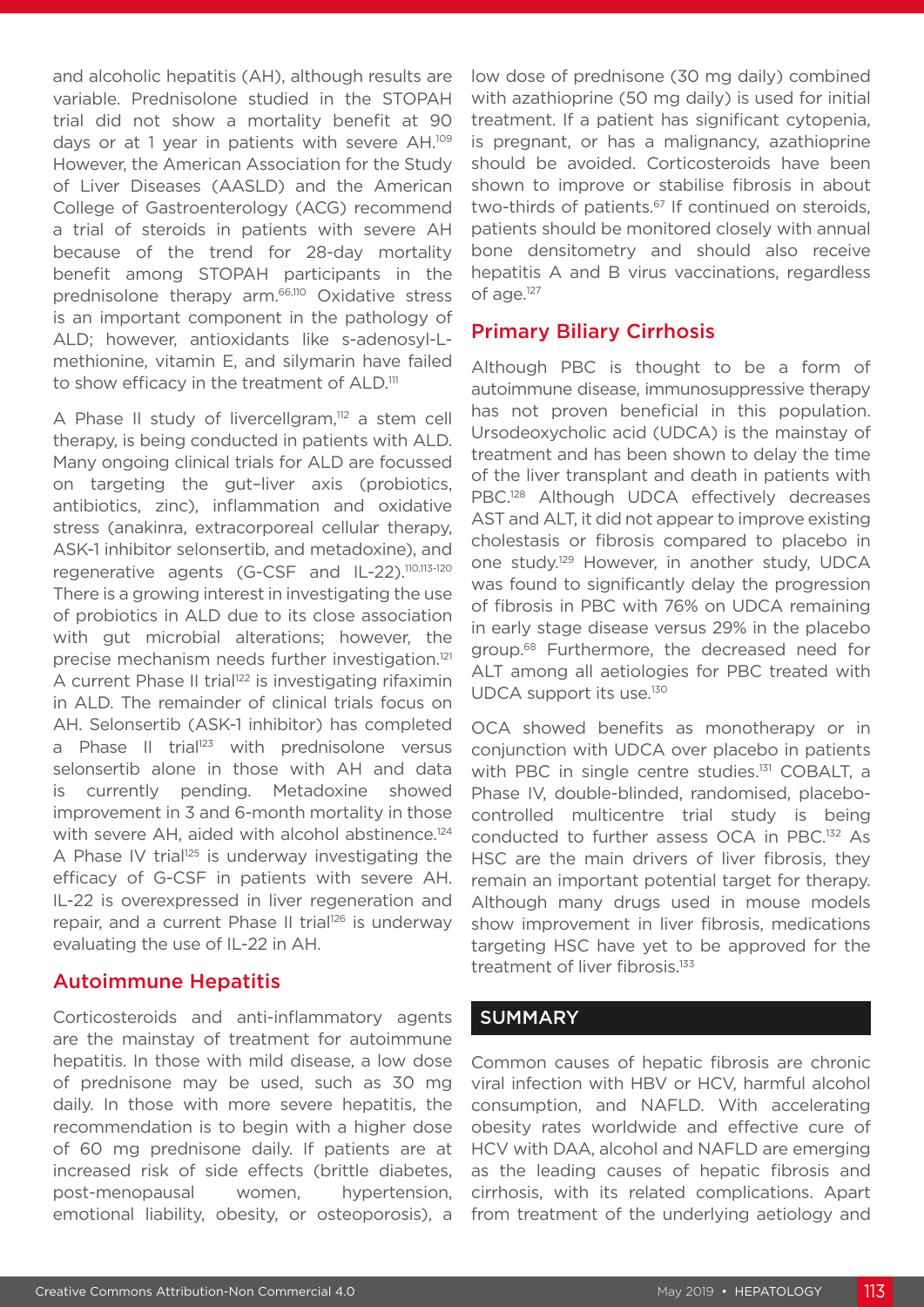risk factors, several new therapeutic approaches as many studies have consistently shown that are being studied with potential to prevent, stop, fibrosis stage, and not fatty liver or inflammation or reverse the progression of liver fibrosis. The severity, determines the long-term outcomes field is advancing rapidly, especially in NAFLD, including hepatic and extra-hepatic outcomes.

#### References

- 1. Friedman SL. Liver fibrosis -- From bench to bedside. J Hepatol. 2003;38(Suppl 1):S38-53.
- 2. Schuppan D, Afdhal NH. Liver cirrhosis. Lancet. 2008;371(9615): 838-51.
- 3. Hernandez-Gea V, Friedman SL. Pathogenesis of liver fibrosis. Annu Rev Pathol. 2011;6:425-56.
- 4. Centers for Disease Control and Prevention. Summary Health Statistics Tables for U.S. Adults: National Health Interview Survey, 2017, Table A-4b, A-4c. Available at: https://ftp.cdc.gov/ pub/Health\_Statistics/NCHS/NHIS/ SHS/2017\_SHS\_Table\_A-4.pdf. Last accessed: 1 May 2019.
- 5. Centers for Disease Control and Prevention. Deaths: Final data for 2016, tables 6, 7. Available at: https:// www.cdc.gov/nchs/fastats/liverdisease.htm. Last accessed: 1 May 2019.
- 6. Patel K et al. Diagnosis of liver fibrosis: Present and future. Semin Liver Dis. 2015;35(2):166-83.
- 7. Poynard T et al. A comparison of fibrosis progression in chronic liver diseases. J Hepatol. 2003;38(3): 257-65.
- 8. Bonis PA et al. Is liver fibrosis reversible? N Engl J Med. 2001;344(6):452-4.
- 9. Cholankeril G, Ahmed A. Alcoholic liver disease replaces hepatitis C virus infection as the leading indication for liver transplantation in the United States. Clin Gastroenterol Hepatol. 2018;16(8):1356-8.
- 10. Wiegand J, Berg T. The etiology, diagnosis and prevention of liver cirrhosis: Part 1 of a series on liver cirrhosis. Dtsch Arztebl Int. 2013;110(6):85-91.
- 11. Pirovino M et al. Cutaneous spider nevi in liver cirrhosis: Capillary microscopical and hormonal investigations. Klin Wochenschr. 1988;66(7):298-302.
- 12. Cattau EL et al. The accuracy of the physical examination in the diagnosis of suspected ascites. JAMA. 1982;247(8):1164-6.
- 13. Van Thiel DH et al. Liver disease and the hypothalamic pituitary gonadal axis. Semin Liver Dis. 1985;5(1):35-45.
- 14. Williamson RM et al. Prevalence of

and risk factors for hepatic steatosis and nonalcoholic fatty liver disease in people with type 2 diabetes: The Edinburgh type 2 diabetes study. Diabetes Care. 2011;34(5):1139-44.

- 15. Peck-Radosavljevic M et al. Thrombopoietin induces rapid resolution of thrombocytopenia after orthotopic liver transplantation through increased platelet production. Blood. 2000;95(3): 795-801.
- 16. Schuppan D et al. Matrix as a modulator of hepatic fibrogenesis. Semin Liver Dis. 2001;21(3):351-72.
- 17. Pinzani M. Pathophysiology of liver fibrosis. Dig Dis. 2015;33(4):492-7.
- 18. Gandhi CR. Hepatic stellate cell activation and pro-fibrogenic signals. J Hepatol. 2017;67(5):1104-5.
- 19. Li D, Friedman SL. Liver fibrogenesis and the role of hepatic stellate cells: New insights and prospects for therapy. J Gastroenterol Hepatol. 1999;14(7):618-33.
- 20. Tsuchida T, Friedman SL. Mechanisms of hepatic stellate cell activation. Nat Rev Gastroenterol Hepatol. 2017;14(7):397-411.
- 21. McGuire RF et al. Role of extracellular matrix in regulating fenestrations of sinusoidal endothelial cells isolated from normal rat liver. Hepatology. 1992;15(6):989-97.
- 22. Huang Y et al. Modulation of hepatic stellate cells and reversibility of hepatic fibrosis. Exp Cell Res. 2017;352(2):420-6.
- 23. Rockey DC et al.; American Association for the Study of Liver Diseases. Liver biopsy. Hepatology. 2009;49(3):1017-44.
- 24. Garcia-Tsao G et al. Now there are many (stages) where before there was one: In search of a pathophysiological classification of cirrhosis. Hepatology. 2010;51(4):1445-9.
- 25. Bonder A, Afdhal N. Utilization of FibroScan in clinical practice. Gurr Gastroenterol Rep. 2014;16(2):372.
- 26. Tapper EB et al. FibroScan (vibrationcontrolled transient elastography): Where does it stand in the United States practice. Clin Gastroenterol Hepatol. 2015;13(1):27-36.
- 27. Lucero C, Brown RS. Noninvasive

measures of liver fibrosis and severity of liver disease. Gastroenterol Hepatol (N Y). 2016;12(1):33-40.

- 28. Martin J et al. Accuracy of ultrasound and noninvasive markers of fibrosis to identify patients with cirrhosis. Dig Dis Sci. 2015;60(6):1841-7.
- 29. Amarapurkar D, Amarapurkar A. Indications of liver biopsy in the era of noninvasive assessment of liver fibrosis. J Clin Exp Hepatol. 2015;5(4):314-9.
- 30. Chi H et al. Multiple biopsy passes and the risk of complications of percutaneous liver biopsy. Eur J Gastroenterol Hepatol. 2017;29(1): 36-41.
- 31. Mikolasevic I et al. Transient elastography (FibroScan(®)) with controlled attenuation parameter in the assessment of liver steatosis and fibrosis in patients with nonalcoholic fatty liver disease - Where do we stand? World J Gastroenterol. 2016;22(32):7236-51.
- 32. Wong GL. Update of liver fibrosis and steatosis with transient elastography (Fibroscan). Gastroenterol Rep (Oxf). 2013;1(1):19-26.
- 33. Xiao H et al. Comparison of diagnostic accuracy of magnetic resonance elastography and Fibroscan for detecting liver fibrosis in chronic hepatitis B patients: A systematic review and meta-analysis. PLoS One. 2017;12(11):e0186660.
- 34. Sharma S et al. Non-invasive diagnosis of advanced fibrosis and cirrhosis. World J Gastroenterol. 2014;20(45):16820-30.
- 35. Jung KS, Kim SU. Clinical applications of transient elastography. Clin Mol Hepatol. 2012;18(2):163-73.
- 36. Hashemi SA et al. Assessment of transient elastography (FibroScan) for diagnosis of fibrosis in nonalcoholic fatty liver disease: A systematic review and meta-analysis. Caspian J Intern Med. 2016;7(4):242- 52.
- 37. Nahon P et al. Assessment of liver fibrosis using transient elastography in patients with alcoholic liver disease. J Hepatol. 2008;49(6):1062- 8.
- 38. Takahashi H et al. Evaluation of acoustic radiation force impulse elastography for fibrosis staging of chronic liver disease: A pilot study.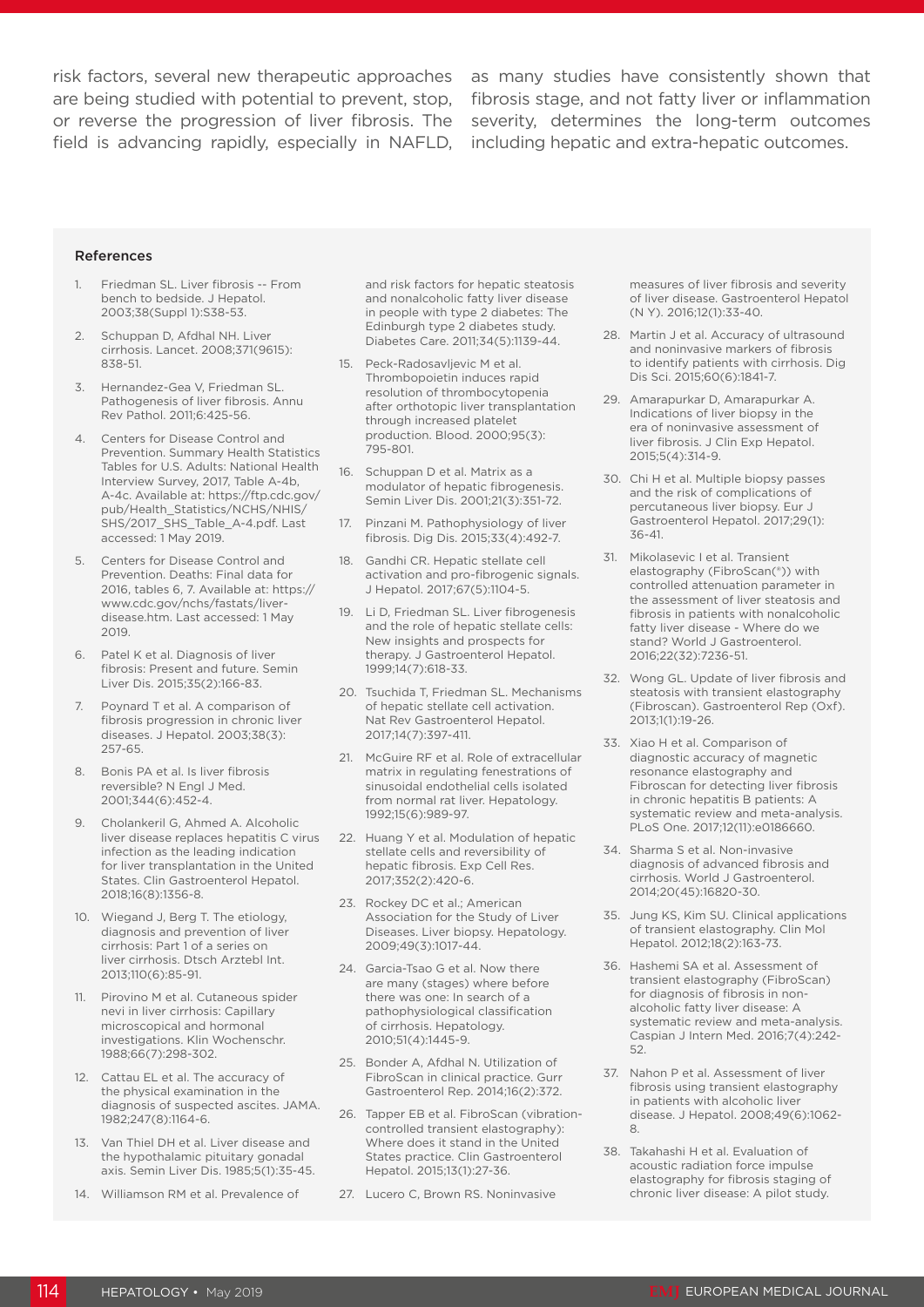Liver Int. 2010;30(4):538-45.

- 39. Jiang T et al. Diagnostic accuracy of 2D-Shear wave elastography for liver fibrosis severity: A meta-analysis. PLoS One. 2016;11(6):e0157219.
- 40. Li C et al. Diagnostic accuracy of real-time shear wave elastography for staging of liver fibrosis: A metaanalysis. Med Sci Monit. 2016;22: 1349-59.
- 41. Piscaglia F et al. Ultrasound shear wave elastography for liver disease. A critical appraisal of the many actors on the stage. Ultraschall Med. 2016;37(1):1-5.
- 42. Wagner M et al. Magnetic resonance elastography of the liver: Qualitative and quantitative comparison of gradient echo and spin echo echoplanar imaging sequences. Invest Radiol. 2016;51(9):575-81.
- 43. Afify SM et al. Five fibrosis biomarkers together with serum ferritin level to diagnose liver fibrosis and cirrhosis. Clin Lab. 2018;64(10):1685-93.
- 44. Wai CT et al. A simple noninvasive index can predict both significant fibrosis and cirrhosis in patients with chronic hepatitis C. Hepatology. 2003;38(2):518-26.
- 45. Teshale E et al. APRI and FIB-4 are good predictors of the stage of liver fibrosis in chronic hepatitis B: The chronic hepatitis cohort study (CHeCS). J Viral Hepat. 2014;21(12):917-20.
- 46. Ahmed Z et al. Universal index for cirrhosis (UIC index): The development and validation of a novel index to predict advanced liver disease. Hepat Med. 2018;10:133-8.
- 47. Attallah AM et al. Fibro-Mark: A panel of laboratory parameters for predicting significant fibrosis in chronic hepatitis C patients. Br J Biomed Sci. 2018;75(1):19-23.
- 48. Angulo P et al. The NAFLD fibrosis score: A noninvasive system that identifies liver fibrosis in patients with NAFLD. Hepatology. 2007;45(4):846- 54.
- 49. Raszeja-Wyszomirska J et al. Validation of the BARD scoring system in Polish patients with nonalcoholic fatty liver disease (NAFLD). BMC Gastroenterol. 2010;10:67.
- 50. Poynard T et al. Applicability and precautions of use of liver injury biomarker FibroTest. A reappraisal at 7 years of age. BMC Gastroenterol. 2011;11:39.
- 51. Salkic NN et al. FibroTest/fibrosure for significant liver fibrosis and cirrhosis in chronic hepatitis B: A meta-analysis. Am J Gastroenterol. 2014;109(6):796-809.
- 52. Kalantari H et al. Validation of hepascore as a predictor of liver

fibrosis in patients with chronic hepatitis C infection. Hepat Res Treat. 2011;2011:972759.

- 53. Huang Y et al. The ability of Hepascore to predict liver fibrosis in chronic liver disease: A meta-analysis. Liver Int. 2017;37(1):121-31.
- 54. Zaman A et al. Assessment of FIBROSpect II to detect hepatic fibrosis in chronic hepatitis C patients. Am J Med. 2007;120(3):280.  $-9 - 14$
- 55. Tama M et al. Overestimate of fibrosis by FIBROSpect® II in African Americans complicates the management of their chronic hepatitis C. J Clin Transl Hepatol. 2016;4(1):12-9.
- 56. Mehta P et al. Diagnostic accuracy of serum hyaluronic acid, FIBROSpect II, and YKL-40 for discriminating fibrosis stages in chronic hepatitis C. Am J Gastroenterol. 2008;103(4):928-36.
- 57. Wong GL et al. Non-invasive algorithm of enhanced liver fibrosis and liver stiffness measurement with transient elastography for advanced liver fibrosis in chronic hepatitis B. Aliment Pharmacol Ther. 2014;39(2):197-208.
- 58. Marcellin P et al. Regression of cirrhosis during treatment with tenofovir disoproxil fumarate for chronic hepatitis B: A 5-year open-label follow-up study. Lancet. 2013;381(9865):468-75.
- 59. Byrne R et al. Tenofovir alafenamide in the treatment of chronic hepatitis B virus infection: Rationale and clinical trial evidence. Therap Adv Gastroenterol. 2018;11:1756284818786108.
- 60. Schiff ER et al. Long-term treatment with entecavir induces reversal of advanced fibrosis or cirrhosis in patients with chronic hepatitis B. Clin Gastroenterol Hepatol. 2011;9(3):274- 6.
- 61. Dienstag JL et al. Histological outcome during long-term lamivudine therapy. Gastroenterology. 2003;124(1):105-17.
- 62. Grgurevic I et al. Hepatitis C is now curable, but what happens with cirrhosis and portal hypertension afterwards? Clin Exp Hepatol. 2017;3(4):181-6.
- 63. Chan J et al. Direct-acting antiviral therapy for chronic HCV infection results in liver stiffness regression over 12 months post-treatment. Dig Dis Sci. 2018;63(2):486-92.
- 64. Singh S et al. Comparative effectiveness of pharmacological interventions for nonalcoholic steatohepatitis: A systematic review and network meta-analysis. Hepatology. 2015;62(5):1417-32.
- 65. Connolly JJ et al. Future pharmacotherapy for non-alcoholic steatohepatitis (NASH): Review of

Phase 2 and 3 trials. J Clin Transl Hepatol. 2018;6(3):264-75.

- 66. Singal AK et al. ACG clinical guideline: Alcoholic liver disease. Am J Gastroenterol. 2018;113(2):175-94.
- 67. Borssén Å et al. Histological improvement of liver fibrosis in welltreated patients with autoimmune hepatitis: A cohort study. Medicine (Baltimore). 2017;96(34):e7708.
- 68. Corpechot C et al. The effect of ursodeoxycholic acid therapy on liver fibrosis progression in primary biliary cirrhosis. Hepatology. 2000;32(6):1196-9.
- 69. EAftSotLEa, Liver EAftSot. EASL clinical practice guidelines on nutrition in chronic liver disease. J Hepatol. 2019;70(1):172-93.
- 70. Silva M et al. Nutrition in chronic liver disease. GE Port J Gastroenterol. 2015;22(6):268-76.
- 71. Hickman IJ et al. Modest weight loss and physical activity in overweight patients with chronic liver disease results in sustained improvements in alanine aminotransferase, fasting insulin, and quality of life. Gut. 2004;53(3):413-9.
- 72. Alter MJ. Vaccinating patients with chronic liver disease. Gastroenterol Hepatol (N Y). 2012;8(2):120-2.
- 73. Garcia-Tsao G. Current management of the complications of cirrhosis and portal hypertension: Variceal hemorrhage, ascites, and spontaneous bacterial peritonitis. Dig Dis. 2016;34(4):382-6.
- 74. Mittal S et al. Hepatocellular carcinoma in the absence of cirrhosis in United States veterans is associated with nonalcoholic fatty liver disease. Clin Gastroenterol Hepatol. 2016;14(1):124-31.e1.
- 75. Chayanupatkul M et al. Hepatocellular carcinoma in the absence of cirrhosis in patients with chronic hepatitis B virus infection. J Hepatol. 2017;66(2):355-62.
- 76. Axley P et al. Patients with stage 3 compared to stage 4 liver fibrosis have lower frequency of and longer time to liver disease complications. PLoS One. 2018;13(5):e0197117.
- 77. Sauerbruch T et al. Managing portal hypertension in patients with liver cirrhosis. F1000Res. 2018;7.
- 78. Trautwein C et al. Hepatic fibrosis: Concept to treatment. J Hepatol. 2015;62(1 Suppl):S15-24.
- 79. Perry CM, Simpson D. Tenofovir disoproxil fumarate: In chronic hepatitis B. Drugs. 2009;69(16): 2245-56.
- 80. Jang JW et al. Long-term effect of antiviral therapy on disease course after decompensation in patients with hepatitis B virus-related cirrhosis. Hepatology. 2015;61(6):1809-20.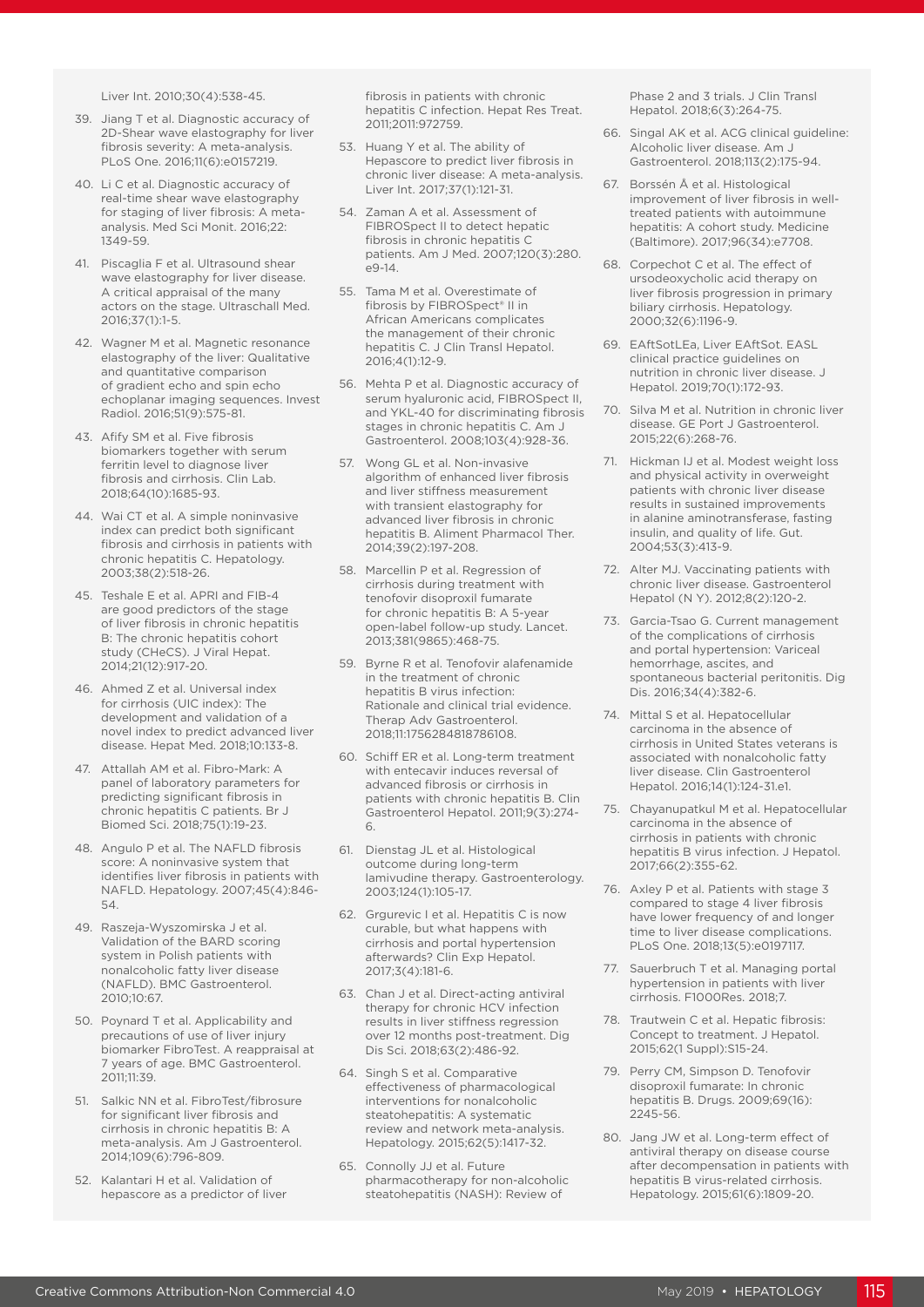- 81. Tsuboi Y et al. Common clinicopathological features of the patients with chronic hepatitis B virus infection who developed hepatocellular carcinoma after seroconversion to anti-HBs--A consideration of the pathogenesis of HBV-induced hepatocellular carcinoma and a strategy to inhibit it. Hepatogastroenterology. 2006;53(67):110-4.
- 82. Poynard T et al. Impact of pegylated interferon alfa-2b and ribavirin on liver fibrosis in patients with chronic hepatitis C. Gastroenterology. 2002;122(5):1303-13.
- 83. Jakobsen JC et al. Direct-acting antivirals for chronic hepatitis C. Cochrane Database Syst Rev. 2017;9:CD012143.
- 84. Dolmazashvili E et al. Regression of liver fibrosis over a 24-week period after completing directacting antiviral therapy in patients with chronic hepatitis C receiving care within the national hepatitis C elimination program in Georgia: Results of hepatology clinic HEPA experience. Eur J Gastroenterol Hepatol. 2017;29(11):1223-30.
- 85. Lledó GM et al. Regression of liver fibrosis after curing chronic hepatitis C with oral antivirals in patients with and without HIV coinfection. AIDS. 2018;32(16):2347-52.
- 86. D'Ambrosio R et al. The diagnostic accuracy of Fibroscan for cirrhosis is influenced by liver morphometry in HCV patients with a sustained virological response. J Hepatol. 2013;59(2):251-6.
- 87. Axley P et al. Hepatitis C virus and hepatocellular carcinoma: A narrative review. J Clin Transl Hepatol. 2018;6(1):79-84.
- 88. Ravi S et al. Unusually high rates of hepatocellular carcinoma after treatment with direct-acting antiviral therapy for hepatitis C related cirrhosis. Gastroenterology. 2017;152(4):911-2.
- 89. Flemming JA et al. Reduction in liver transplant wait-listing in the era of direct-acting antiviral therapy. Hepatology. 2017;65(3):804-12.
- 90. Belli LS et al.; The European Liver and Intestine Transplant Association (ELITA). Impact of DAAs on liver transplantation: Major effects on the evolution of indications and results. An ELITA study based on the ELTR registry. J Hepatol. 2018;69(4):810-7.
- 91. Sanyal AJ; Association AG. AGA technical review on nonalcoholic fatty liver disease. Gastroenterology. 2002;123(5):1705-25.
- 92. Vilar-Gomez E et al. Weight loss through lifestyle modification significantly reduces features of nonalcoholic steatohepatitis. Gastroenterology. 2015;149(2):367-78.
- 93. Axley P et al. Text messaging

approach improves weight loss in patients with nonalcoholic fatty liver disease: A randomized study. Liver Int. 2018;38(5):924-31.

- 94. Wong VW et al. Community-based lifestyle modification programme for non-alcoholic fatty liver disease: A randomized controlled trial. J Hepatol. 2013;59(3):536-42.
- 95. Hagström H et al. Fibrosis stage but not NASH predicts mortality and time to development of severe liver disease in biopsy-proven NAFLD. J Hepatol. 2017;67(6):1265-73.
- 96. Dulai PS et al. Increased risk of mortality by fibrosis stage in nonalcoholic fatty liver disease: Systematic review and metaanalysis. Hepatology (Baltimore, Md). 2017;65(5):1557-65.
- 97. Mutsaers HA et al. Chronic kidney disease and fibrosis: The role of uremic retention solutes. Front Med (Lausanne). 2015;2:60.
- 98. Boettcher E et al. Meta-analysis: pioglitazone improves liver histology and fibrosis in patients with nonalcoholic steatohepatitis. Aliment Pharmacol Ther. 2012;35(1):66-75.
- 99. Intercept Pharmaceuticals. Randomized global Phase 3 study to evaluate the impact on NASH with fibrosis of obeticholic acid treatment (REGENERATE). NCT02548351. https://clinicaltrials.gov/ct2/show/ NCT02548351.
- 100. National Institue of Diabetes and Digestive and Kidney Diseases (NIDDK). The farnesoid X receptor (FXR) ligand obericholic acid in NASH treatment Trial(FLINT) (FLINT). NCT01265498. https://clinicaltrials. gov/ct2/show/NCT01265498.
- 101. Tobira Therapeutics Inc. AURORA: Phase 3 study for the efficacy and safety of CVC for the treatment of liver fibrosis in adults with NASJ. NCT03028740. https://clinicaltrials. gov/ct2/show/NCT03028740.
- 102. Genfit. Phase 3 study to evaluate the efficacy and safety of elafibranor versus placebo in patients with nonalcoholic steatohepatitis (NASH) (RESOLVE-IT). NCT02704403. https://clinicaltrials.gov/ct2/show/ NCT02704403.
- 103. Gilead Sciences. Safety, tolerability, and efficacy of GS-4997 alone or in combination with simtuzumab (SIM) in adults with nonalcoholic steatohepatitis (NASH) and fibrosis stages F2-F3. NCT02466516. https://clinicaltrials.gov/ct2/show/ NCT02466516.
- 104. Gilead Sciences. Safety and efficacy of selonsertib in adults with nonalcoholic steatohepatitis (NASH) and bridging (F3) fibrosis (STELLAR3). NCT03053050. https://clinicaltrials.gov/ct2/show/ NCT03053050.
- 105. Gilead Sciences. Safety and

efficacy of selonsertib in adults with compensated cirrhosis due to nonalcoholic steatohepatitis (NASH) (STELLAR 4). NCT03053063. https://clinicaltrials.gov/ct2/show/ NCT03053063.

- 106. Gilead Sciences. Safety and efficacy of selonsertib, firsocostat, cilofexor, and combinations in participants with bridging fibrosis or compensated cirrhosis due to nonalcoholic steatohepatitis (NASH) (ATLAS). NCT03449446. https://clinicaltrials. gov/ct2/show/NCT03449446.
- 107. Bergheim I et al. Treatment of alcoholic liver disease. Dig Dis. 2005;23(3-4):275-84.
- 108. Chang Y et al. Nonheavy drinking and worsening of noninvasive fibrosis markers in nonalcoholic fatty liver disease: A cohort study. Hepatology. 2019;69(1):64-75.
- 109. Thursz MR et al. Prednisolone or pentoxifylline for alcoholic hepatitis. N Engl J Med. 2015;373(3):282-3.
- 110. O'Shea RS et al.; Practice Guideline Committee of the American Association for the Study of Liver Diseases; Practice Parameters Committee of the American College of Gastroenterology. Alcoholic liver disease. Hepatology. 2010;51(1): 307-28.
- 111. Singal AK et al. Antioxidants as therapeutic agents for liver disease. Liver Int. 2011;31(10):1432-48.
- 112. Pharmicell Co., Ltd. Long-term follow-up study of Livercellgram in alcoholic LC patients who completed Livercellgram Phase 2 study. NCT02806011. https://clinicaltrials. gov/ct2/show/NCT02806011.
- 113. Peeraphatdit TB et al. Exploring new treatment paradigms for alcoholic hepatitis by extrapolating from NASH and cholestasis. J Hepatol. 2018;69(2):275-7.
- 114. Kang YJ, Zhou Z. Zinc prevention and treatment of alcoholic liver disease. Mol Aspects Med. 2005;26(4-5): 391-404.
- 115. Shah VH. Managing alcoholic liver disease. Clin Mol Hepatol. 2015;21(3):212-9.
- 116. Thompson J et al. Extracorporeal cellular therapy (ELAD) in severe alcoholic hepatitis: A multinational, prospective, controlled, randomized trial. Liver Transpl. 2018;24(3):380-93.
- 117. Loomba R et al. The ASK1 inhibitor selonsertib in patients with nonalcoholic steatohepatitis: A randomized, phase 2 trial. Hepatology. 2017. [Epub ahead of print].
- 118. Caballería J et al. Metadoxine accelerates fatty liver recovery in alcoholic patients: Results of a randomized double-blind, placebocontrol trial. Spanish Group for the Study of Alcoholic Fatty Liver. J